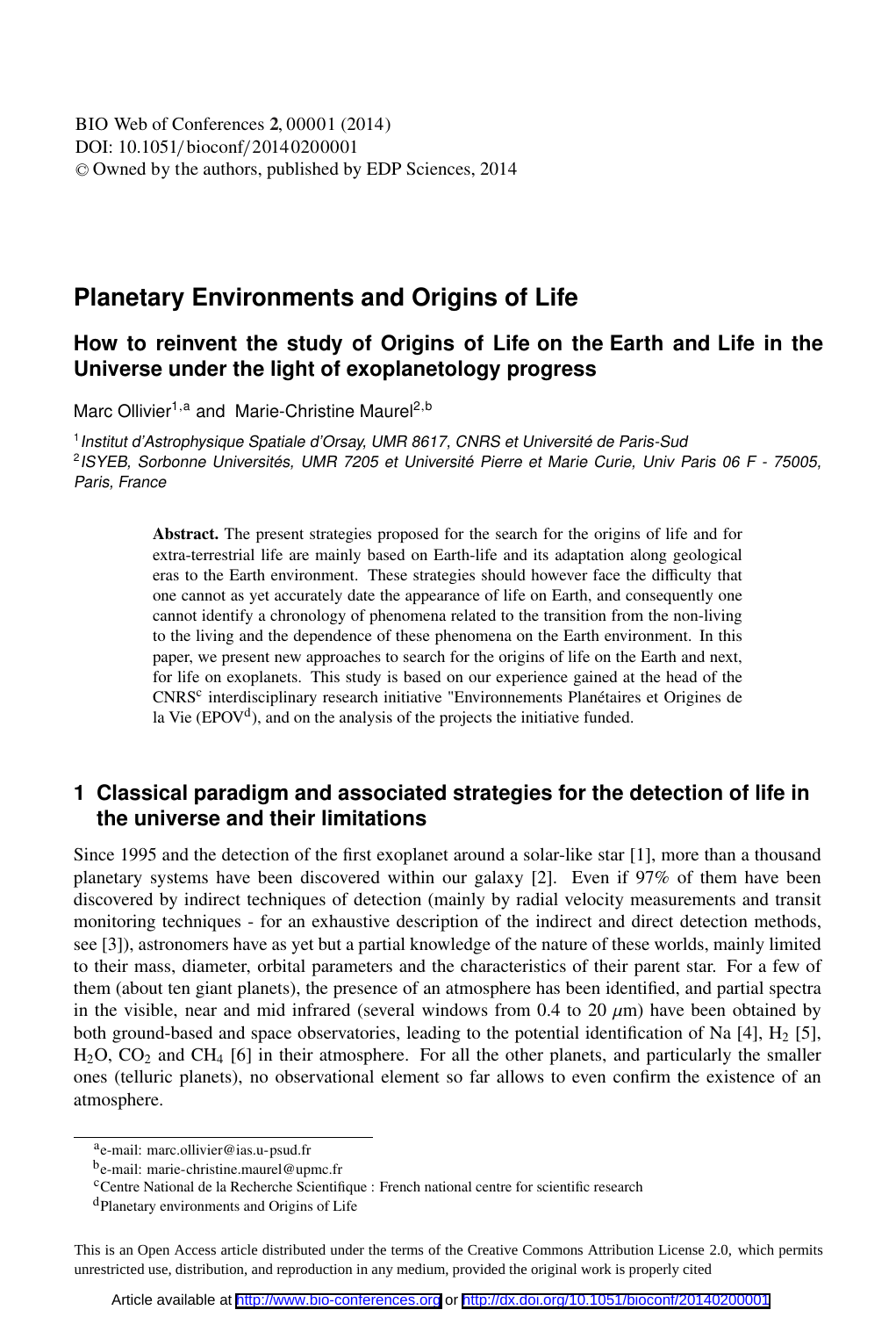#### BIO Web of Conferences

However, the lack of observational characterization of these planets did not prevent scientists from considering the question of their potential habitability, by both theoretical approaches and modelling starting from several assumptions on what life is, and what it may be based on.

The classical assumption is to consider that life on earth is a self-replicating, evolving (with the Darwinian meaning, i.e.: random modifications followed by a selection step) species. This idea leads to the idea notion of "information content" and thus to the need of a "code" to describe the information content. It is assumed that the information is inscribed in carbon chemistry-based processes [7], in liquid water as solvent, because of the very particular characteristics of water (polar, protic, UV-resistant solvent, capable of enabling hydrogen bonds [8]). Consequently, a putative "habitable planet" is usually considered as a planet with liquid water at its surface. Based on these assumptions, the surface temperature and pressure of the planet are thus the most important physico-chemical parameters allowing water to remain liquid. Classically, the surface temperature is estimated thanks to a first order bolometric budget<sup>1</sup> leading to the determination of the equilibrium temperature of the planet, considered as the surface temperature. The concept of "habitable zone" of a star<sup>2</sup> is thus directly extrapolated from these assumptions. A planet can then be considered as being in the habitable zone of its parent star, even if the existence of its atmosphere has still not be confirmed. Semantically speaking, there is thus a huge difference between a habitable planet and a planet within the habitable zone of its parent star.

The second hypothesis usually made to consider the habitability of a planet, is to suppose that life can only be detected if it is developed at a planetary scale and strongly modified the planetary environment, in such a way that the modifications cannot be explained by classical physico-chemical processes (out of equilibrium processes). The development of life at a planetary scale thus requires a considerable amount of raw material, and particularly carbon, in the case a carbon-based life. At a temperate distance from the parent star, carbon exists mainly under its fully oxidized form  $CO<sub>2</sub>$ . Lower oxidation levels are required for carbon-based chemistry<sup>3</sup> and a powerful process of carbon reduction should be considered under these assumptions. On the Earth, this process is photosynthesis and the result of this process is a large release of oxygen in the atmosphere. That is what happened on the Earth 2.2 billion years ago. Oxygen can thus be considered as a "pollution" of the atmosphere by life. Because of the existence of powerful oxidation processes (with rocks, atmospheric gases...), and the permanent production of fresh reducing material by plate tectonics, the perpetual presence of a huge amount of oxygen in the atmosphere (about 20% at present), has been considered as a signature of life - a biosignature [9].

Because of the existence of many potential abiotic processes as sources of large quantities of molecular oxygen (e.g.: photolysis of  $H_2O$ , of  $CO_2$ ), only the presence of a huge quantity of free oxygen in the atmosphere at a given time cannot be considered as a biosignature. Several criteria, some weak and some potentially stronger, have been proposed to identify life remotely. Among them, the simultaneous presence in the atmosphere of  $CO_2$ ,  $H_2O$ , and  $O_2$ , is certainly one of the most famous, and is known as "the triple signature" [10]. Even if at present no clear process has been identified to generate the triple signature abiotically, this criterion still remains empirical and is

 $<sup>1</sup>$ A photometric budget is based on the estimation of the incoming and outgoing energy at the planetary scale, over the entire</sup> electromagnetic spectral range. Assuming a thermal equilibrium (incoming and outgoing energies are equal), it allows us to determine the average temperature of the planet. Depending on the cloud layer spectral opacities and the potential presence of a greenhouse effect, the equilibrium temperature is either the surface or the atmosphere temperature, or a mixture of both.

 $2$ The habitable zone of a star is defined by the minimum and maximum orbital distance leading to a planetary surface temperature allowing liquid water to be present at least part of the local year. The habitable zone is often estimated by a bolometric budget assuming or not, the presence of clouds and a greenhouse effect.

<sup>&</sup>lt;sup>3</sup>Carbon exists at different levels of oxidation from its completely oxidized form  $(CO<sub>2</sub>)$  to its fully reduced form  $(CH<sub>4</sub>)$ . Intermediate oxidation levels allow a large diversity of chemical functions, e.g.: alcohol : R-OH, carboxylic acid R-COOH, amine R-NH2...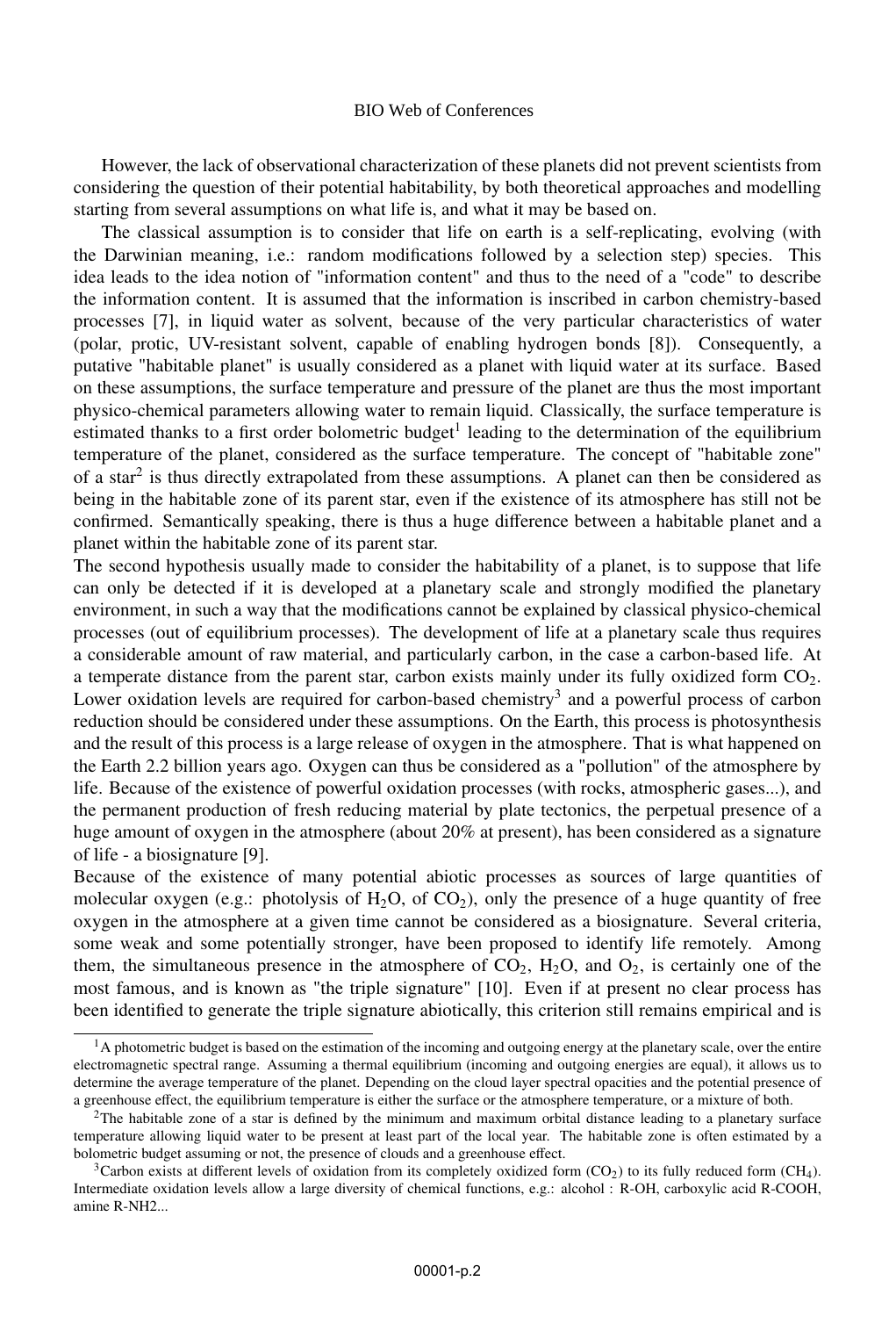#### EPOV 2012

limited only to the identification of photosynthesis, as it is known on Earth, i.e: with a large release of free oxygen.

Searching for life thanks only to the triple signature criterion requires that several assumptions are made and has consequences in the way the search is oriented:

- the triple signature cannot be generated abiotically. At present, and after 30 years, no clear mechanism has been identified to generate abiotically the triple signature over a long time (compared to the planetary atmosphere lifetime). However, this lack of identified abiotic mechanism is not a proof that such a mechanism does not exist,

- one must search for something that follows more or less the same evolution mechanism as on the Earth. If the range of suitable environments is very narrow in terms of temperature, pressure, composition of the atmosphere, this supposes that the mechanism should be easy and robust over time and one would expect to detect life with a limited number of planetary candidates harbouring the suited environment. On the contrary, if the range of suitable environments is large, it supposes that the mechanism can adopt several forms. We thus should be sure that the triple signature is still valid,

- with the present definition of the habitable zone based on a bolometric budget of the planetary energy, the ice satellites of Jupiter or Saturn should not be considered as potentially harbouring life because of too cold a surface temperature,

- if life exists under other forms, we will miss them,

- we know neither when life really appeared on the Earth, nor the exact nature of the Earth environment when life appeared. This lack of knowledge of environmental conditions at the beginning of life prevents us from identifying the initial processes that led to first organisms. In addition, it is not possible to identify the complete path life followed from its origins to its present diversity. It is thus very difficult to identify primitive atmospheres that potentially could have led to a photosynthesis-based life.

- at the end, the search for life based on the triple signature can be compared to the "SETI approach<sup>4</sup>", with the additional uncertainty that it is not possible to completely exclude the possibility of an abiotic origin of  $O_2$ ,  $CO_2$  and  $H_2O$ . This means that the potential detection of the triple signature is neither the unquestionable detection of a photosynthetic process nor, of course, the unquestionable detection of life.

The triple signature strategy has however strongly influenced the development of projects towards the remote detection of life on exoplanets. First of all, these projects were oriented towards Earth analogues, around nearby solar-like stars, at temperate distances, and focused on the detection of the triple signature (spectral features of CO<sub>2</sub>, O<sub>3</sub> and H<sub>2</sub>O respectively at 15  $\mu$ m, 9.6  $\mu$ m and above 18  $\mu$ m in the thermal infrared and between 0.5  $\mu$ m and 2  $\mu$ m in the visible / near infrared). They excluded the necessary preliminary phase of a purely physico-chemical study of the planetary environment diversity. Furthermore, because it is very difficult to identify pure Earth analogues (earth-size planets at about one astronomical unit from solar-like stars) with present detection techniques, potential projects of spectral characterization have become more complex and expensive as they should include a preliminary phase of detection of suitable targets. Finally, the lack of non-empirical arguments, the cost of the projects, and the speed at which the knowledge of exoplanets field evolves have made this triple signature-oriented strategy difficult to defend and thus quickly obsolete. It is thus necessary to

<sup>4</sup>SETI (Search for Extra-Terrestrial Intelligence) is a bunch of projects initiated in the late 60s, aiming at detecting the potential radio-emissions that can spread through the universe from intelligent extra-terrestrial civilizations if they exist. These projects followed several phases of development. At present the search activity strongly decreases because of lack of funding. To date, no detection has been announced.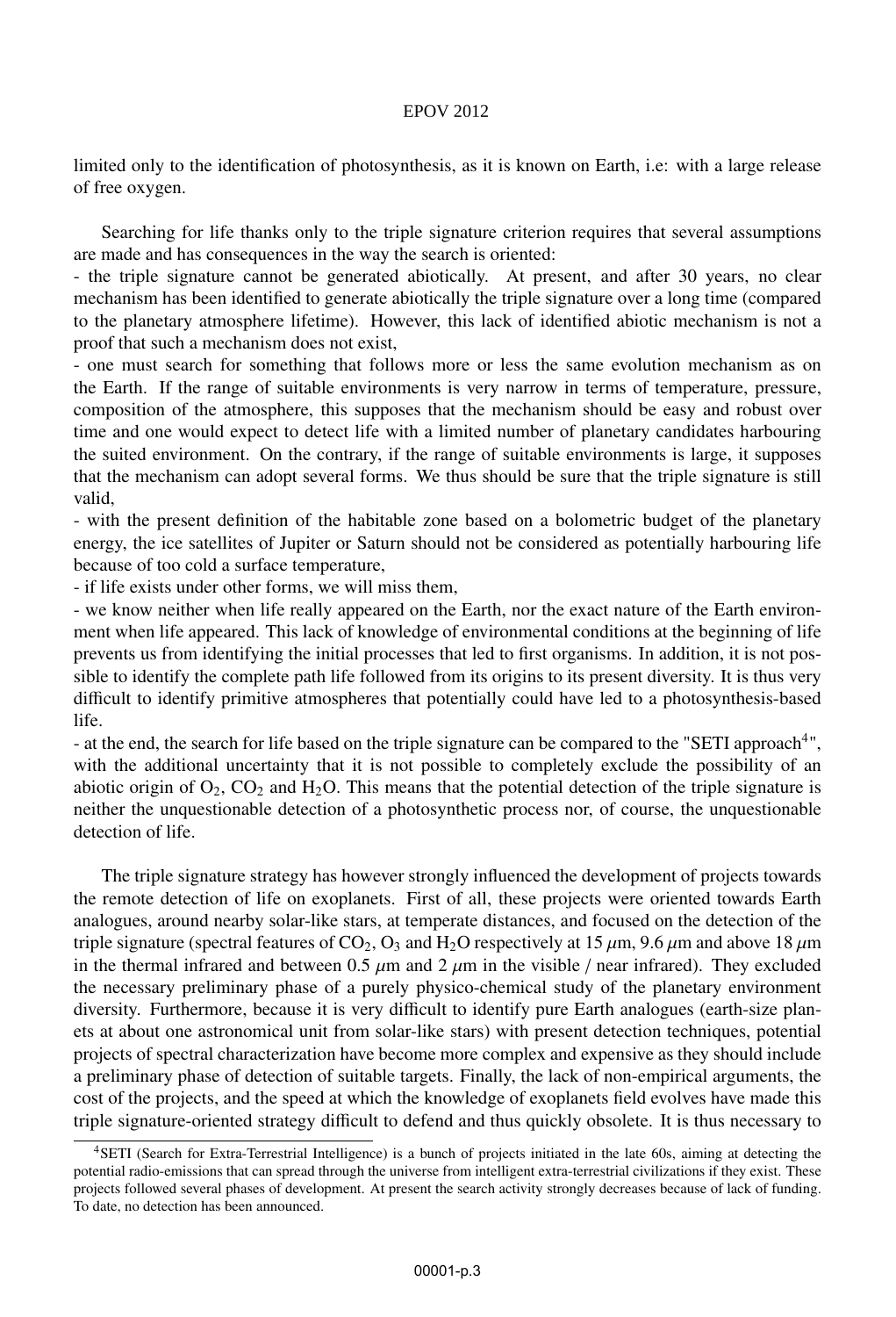invent a new approach for the detection and study of life in the universe. This approach is highlighted by the search for the origins of life on Earth, and the characterization of the diversity of planetary environments.

### **2 The new horizons of exoplanetology**

Since the discovery of the first extrasolar planets in the mid 90s, the discoveries of the last 15 years have completely shaped a new vision of classical planetology. The diversity of extrasolar systems is illustrated by the detection of more than thousand planets so far [2]. Among the lessons to be learned from these discoveries, one can mention several important points:

- Contrary to our Solar System with well-differentiated telluric and giant planets, with rather different masses and radius, the mass and radius distribution of known extrasolar planets seem to be rather continuous from earth-like (and even smaller) to giant planets [11]. The mass of the core of giant planets appears to be relatively well correlated with the metallicity<sup>5</sup> of the star [13], tending to confirm the growth of planetesimals scenarios<sup>6</sup> for the formation process. This process thus leads to a large range of masses and diameters, as a function of the initial protoplanetary disk density and composition.

- whatever the type of star one considers: young, evolved, massive, cool, surrounded by a debris disk, solar-like, and even after it has left the main sequence during the stellar evolution process (stars at the last phase if their life), ... one can find a planet orbiting such a star. This clearly indicates that the planetary formation process, within a protoplanetary disk, is something very common and powerful. The extrapolation based on the known planet distribution within the solar vicinity, tends to show that our galaxy may harbour several billions of planets. Among these planets, the fraction of small planets (telluric planets) seems to be at least several tens of percent, potentially leading to a very huge number of rocky planets [14].

- The diversity of masses and radii for the same type of objects (for instance, giant planets, Neptunelike planets) clearly exhibits a large range of physico-chemical conditions at the planetary surface or in the atmosphere. As a consequence, such diversity tends to lead to a large range of planetary environments.

- Dynamically speaking, the systems are not carved in marble, with planets perpetually evolving on stable orbits. They exhibit permanent internal interactions, leading to a phenomenon referred as orbital migrations [15]. This phenomenon was highlighted by the detection of the first planets that are giant planets on very narrow orbits, with a period of several days only. Because of the very high temperature and too low concentration of dust at this position of the disk, these planets cannot form where they are at present, and should have been brought into the stellar vicinity by this migration process. Several small planets have also been discovered at a distance of only several stellar radii (or are maybe remnants of bigger planets). Assuming the level of stellar wind in the stellar neighbourhood, these planets should have eroded atmospheres, and even may have completely lost their initial atmosphere. This clearly indicates that the climate at a planetary surface may strongly evolve during the entire planetary life and that the notion of "habitability" should also be a function of the planetary history. As a consequence, and because of this migration process, a planet that is formed in the habitable zone of its parent star can be ejected from it. Conversely, a planet at a non-habitable distance from its parent star may nevertheless have been habitable during part of its

 $5$ The metallicity of a star is the mass fraction of elements that are not hydrogen or helium. These elements are supposed to be the raw materials of planetary solid cores

<sup>6</sup>The theory of planetesimals was proposed by Victor Safronov to describe the formation of the Solar System [12]. It supposes the formation of kilometric bodies (the planetesimals) by the coalescence of dust grains from the disk, and then the formation of larger bodies (planetary cores) by gravitational interactions and collision of these bodies.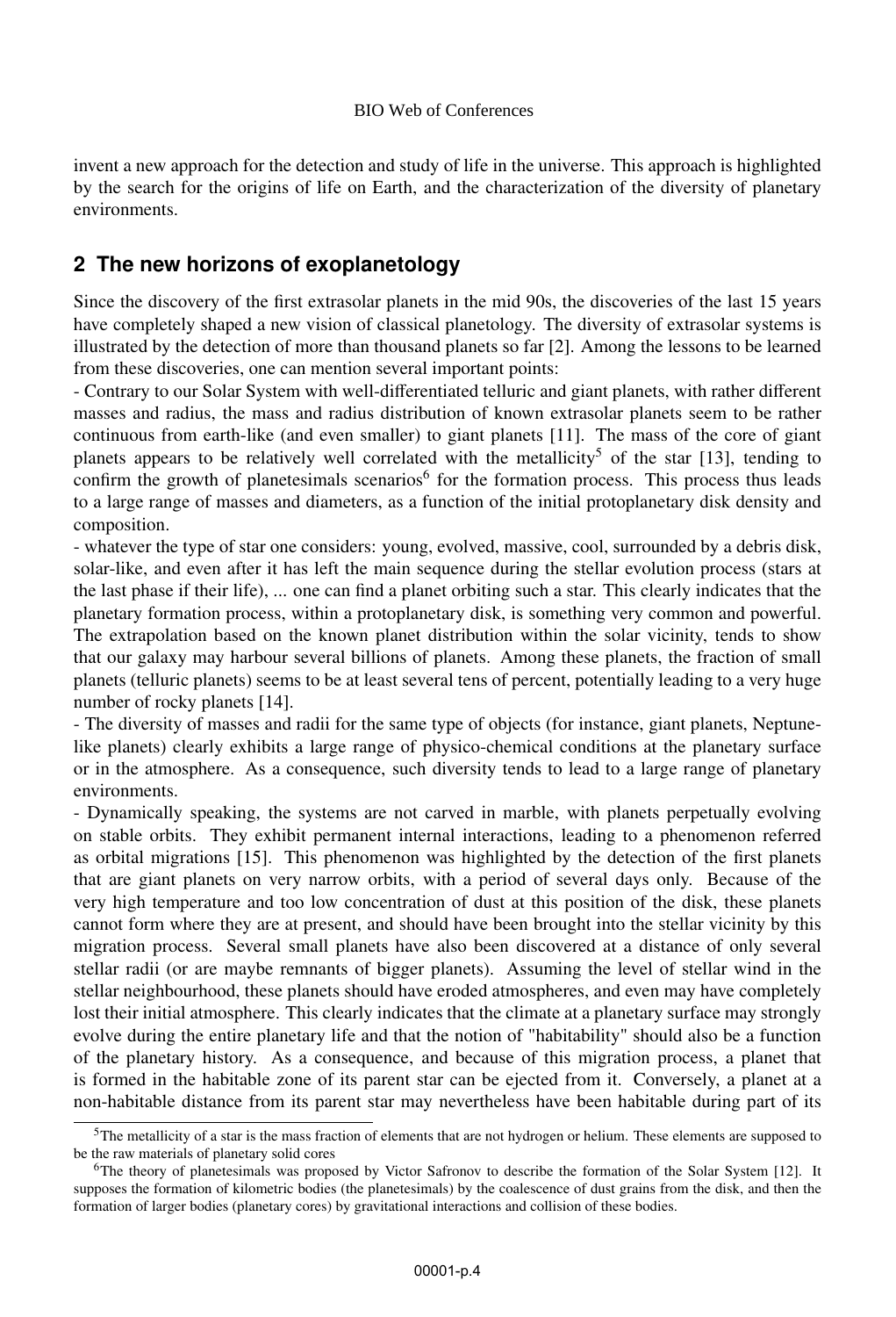#### EPOV 2012

#### history.

If one accepts the diversity of planets, it is easy to assume the diversity of planetary environments reflecting both the initial composition of the planetary atmosphere (if it existed or survived) and its evolution during the planetary life. This diversity should now be explored, with specific observatories, to determine the nature and the composition of the atmosphere of a large sample of planets. This work is comparable to the work of naturalists at the beginning of the 18*th* century, trying to assemble the diversity of life forms on the Earth into a limited number of classes. This work is mandatory before anything else for several reasons:

- to understand the diversity of planetary environments and their evolution,

- to identify the paths planetary evolution can follow, and as a consequence, to see if the Earth is unique (or at least rare) or common,

- to consider the potential environment favourable to the emergence of life and evaluate the potential forms of life it can harbour.

This work should be initiated by the next generation of planetary observatories, such as the James Webb Space Telescope that should be launched in 2018 or EChO (Exoplanet Characterization Observatory) that has been proposed to  $ESA<sup>7</sup>$  for a potential launch in 2022. These observatories are no longer devoted to the detection of extrasolar systems, but aim at detecting their atmosphere, in order to determine their composition and evolution, at least in the case of the brightest objects.

Knowledge of the diversity of planetary environments will help to build a new strategy for the search of life, based no longer on a more or less argue hypothesis on the universality of photosynthesis, but on the diversity of physico-chemical conditions at the planetary surface.

### **3 Towards new strategies for the search of life in the universe**

The diversity of planetary environments, and the potential ability to characterize them in the very near future should lead us to reconsider the question of the search for life and what good biosignatures could be.

This forces us to consider the most generic definition of life, and to identify the minimal assumptions that should be made to avoid entering the field of pure science fiction. Because we consider remote detection of life, thanks to the spectroscopy of the light coming from the planet<sup>8</sup>, the only achievable pieces of information are chemical. It is thus still necessary to consider life and associated processes as something based on chemistry and to try to identify what can be described by pure chemistry, and what requires complex systems capable of taking into account environmental contacts and exchanges. The main difficulty is that a biosignature should be both selective (i.e. it should not lead to the detection of false-positives) and at the same time not be too specific because of a necessary adaptability to the context. A potential method for us would be, once again as the naturalists did at the beginning of the 18th century, to identify and classify all the potential species existing on the Earth, what they produce, what they require, and what potential chemical signature could be used to identify them remotely. We can also take advantage of the most recent research in Systematics Biology, and particularly on questions the notion of Species leads to. Today, more that 200 definitions exist to designate a living species on Earth. What should we then think of the characteristics of what we are searching elsewhere and of the difficulties we encounter in attempting to distinguish what is living from what is not living? This is a huge undertaking, rendered much harder by the fact that the number of photons

<sup>&</sup>lt;sup>7</sup>European Space Agency

<sup>&</sup>lt;sup>8</sup>Assuming the distance between the Sun and its nearest neighbour, in situ observations thanks to robotic observatories cannot be considered within the next couple of decades.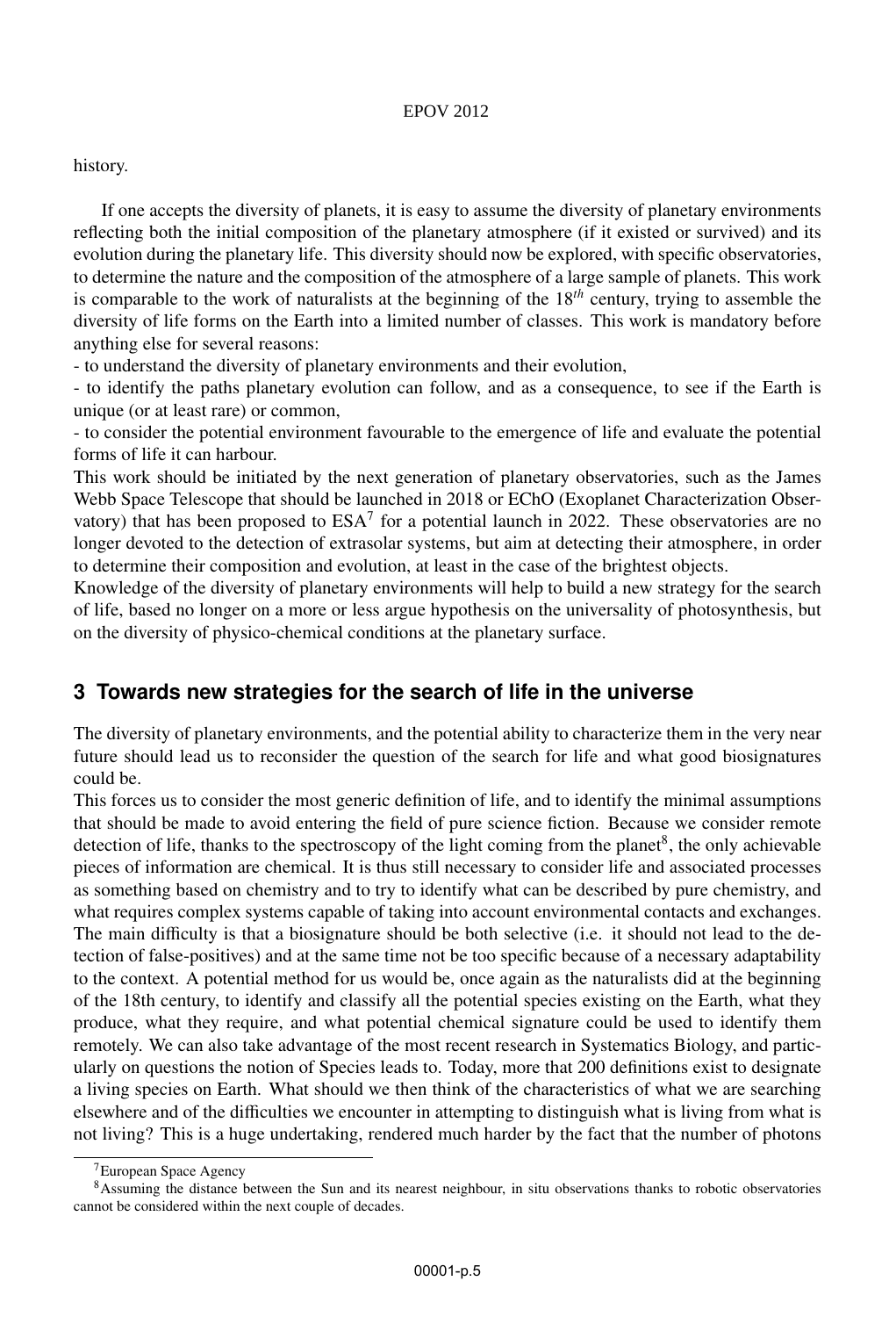#### BIO Web of Conferences

emanating from planets is very limited and their detection is very difficult because of the presence of the parent star in the same field of view. A biosignature thus can at present only be found in the way life transformed the atmosphere of its harbouring planet, and is a consequence of a given metabolism. The difficulty is once again made harder by the fact that the paths followed by evolution can be multiple. If life should evolve again and follow a path as it did 4 milliard years ago, no one would be able to certify that it would take the same path, leading to the same species, the same cells, the same living beings. This implies that if life exists - or existed elsewhere - benefiting from the same initial planetary conditions, it most likely would not follow the same itinerary, hence it would not have the same history, the same biology. This means certainly that the search for so-called "biosignatures" is in vain. Hence the enigmatic question: how can we possibly recognize and/or identify something that we are unable to conceptualize? This requires a tremendous amount of imagination.

Does it mean that the search for life should not be considered at all? We do not think so. The search for life should first lead to the understanding of what terrestrial life really is, what is the common denominator of all the known metabolisms. This can be done by a multi-disciplinary approach including biology, physics, chemistry, geology, geochemistry, astrophysics ... [16] We know that the building blocks of terrestrial life and chemical processes are common in the Solar System and in the universe (carbon, hydrogen, nitrogen, oxygen, salts,...) This means that the origins of the building blocks of terrestrial life are not a true mystery in the Solar System. However, the next steps, leading to complex structures and associated replication processes (and at the end a complete metabolism) are not well understood. The example of photosynthesis is very illustrative of this problem. It requires several pigments, complex photosystems, numerous enzymes and precise thermodynamical processes creating a major problem for biologists, given the sophistication of photosynthesis in present-day cells. Moreover the expression of molecules of life that is the activity of a biological system at the molecular level depends on the movements of the system rather than on its structure only. In given environmental conditions, the molecule can move from one conformation to another. This suggests an evolutionary selection of specific dynamics as well as of structures with relation to function. Such appropriate dynamics maintain structure and flexibility within the narrow limits required by biological activity. Therefore, to know more about the plausible characteristics of something living elsewhere requires that chemical, biochemical and biophysical parameters be correlated with spectroscopic data. This is a huge program of investigations. Even if we can remotely detect some molecular species in the atmosphere of an exoplanet, it will be very difficult to consider the associated mechanism another way than with models or laboratory work.

Finally, a crucial debate concerns the frontier between what is alive and what is not (for instance are viruses and viroids living species?). Just as what is "pathological" in biology provides us with insight on what is "normal", the space that lies at the border between the living and the non-living will maybe allow us to envisage other forms of life (that we cannot imagine to-day).

The search for life appears thus as something very exciting but also very difficult, and largely hypothetical. Because of the unbelievable consequences of a potential detection of life outside the Earth, particular care should be taken to be sure that what we detect is life and nothing else. This thus requires a step-by-step approach: the next step is and should definitively be the understanding of planetary environments. This step should be completed before further considerations could be envisaged, even if the end may insidiously encourage us to "jump the gun". It is the price that must be paid to keep the search for life in the field of science and not a declaration of faith. "Pleurant, je voyais de l'or, et ne pus boire"<sup>9</sup>, Arthur Raimbaud wrote [17]. Let us not become blind by our most private hopes, but keep working with the force and truth of science.

<sup>&</sup>lt;sup>9</sup>"Crying, I saw gold and could not drink"